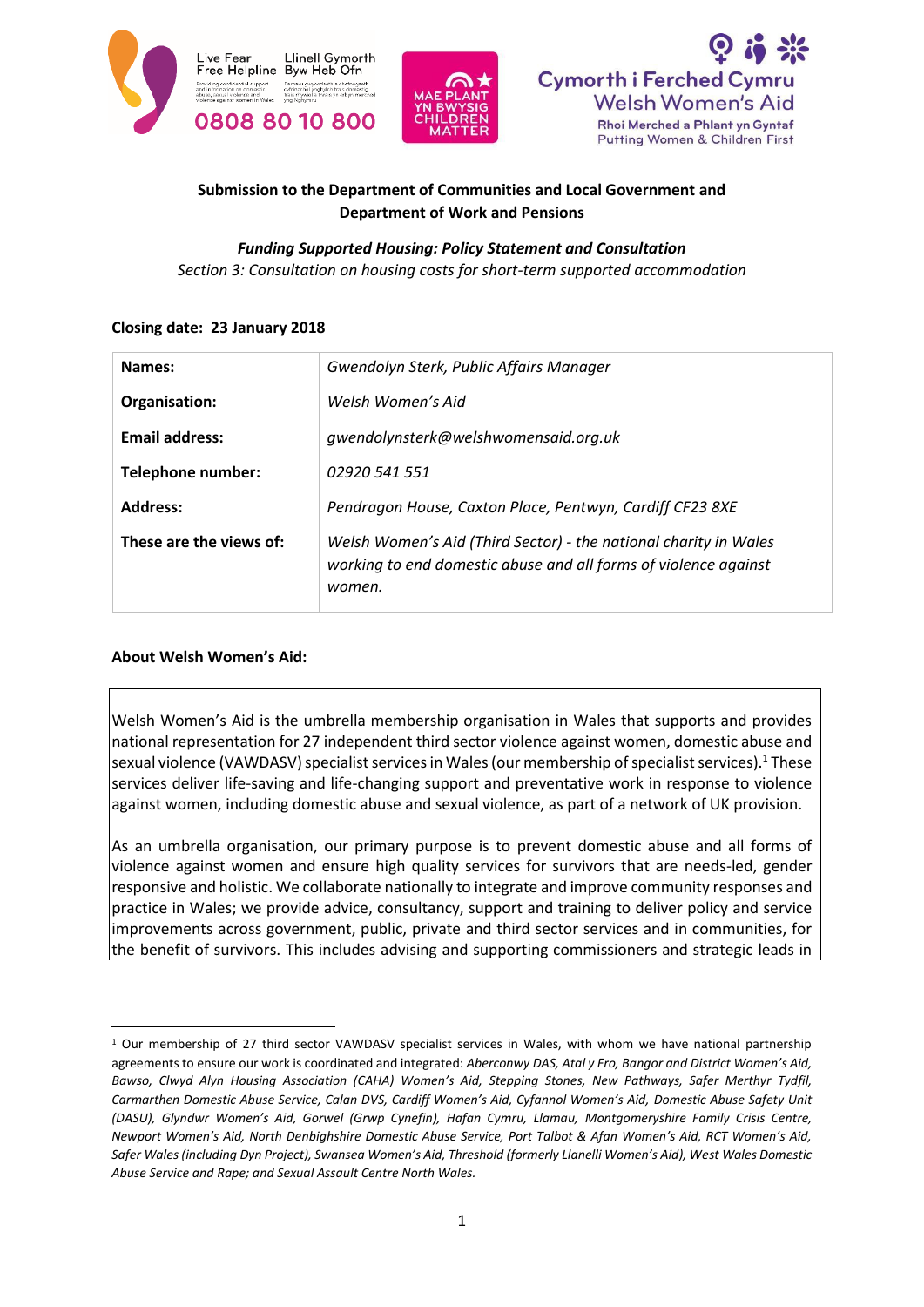





their development of VAWDASV needs assessments and strategic plans, promoting evidence for innovative new service models, and supporting research into the prevention of abuse.

Some of the many umbrella services we deliver include facilitating the involvement of member services' in relevant policy, legislative and strategy developments and encouraging co-production in service development; providing advice and information on the development and delivery of promising practice in the sector; providing support with policy and practice matters, and regional and national data analysis reports to support local needs assessments, strategy and commissioning developments.

We also deliver direct services including the Welsh Government funded Live Fear Free Helpline; a National Training Service; the national Children Matter programme of work which, for example, supports local services to help children and young people affected by abuse and to deliver preventative Safety, Trust and Respect (STAR) programmes across Wales, and refuge and advocacy services in Colwyn Bay and Wrexham. We are piloting the Survivors Empowering and Educating Services (SEEdS) project, which is empowering survivors of violence and abuse to collectively influence and inform services and commissioning frameworks, and help change public and community attitudes. We also deliver the Wales National Quality Service Standards, a national accreditation framework for domestic abuse specialist services in Wales (supported by the Welsh Government) as part of a UK suite of integrated accreditation systems and frameworks. (More information on the NQSS can be found here: [http://www.welshwomensaid.org.uk/what-we-do/our-members/standards/\)](http://www.welshwomensaid.org.uk/what-we-do/our-members/standards/)

#### **Consultation Response:**

Welsh Women's Aid responded to the UK Government consultation on the funding of supported accommodation in February 2017 and has been involved in the short term accommodation working group that put forward proposals to the UK Government on funding mechanisms. We are also working with the Welsh Government in developing a devolved model for funding supported housing.

Welsh Women's Aid welcomes that within the White Paper the UK Government has taken on some of the recommendations made within the previous consultation period, namely:

- Extending the time period for Welsh Government to develop a Wales model, so implementation of the new funding mechanisms will not happen until April 2020;
- Recognising the need to have a differing model for short term accommodation;
- Removing the plan to extend the Local Housing Allowance (LHA) to social housing, including supported accommodation;
- Recognising that the Universal Credit process was not an appropriate mechanism to fund short term accommodation housing costs;
- Allowing for the funding to cover all housing costs including rent and eligible services charges.
- Devolving of the funding pot to Welsh Government to create a model that can align with other devolved funding streams for the sector in Wales.

This said, there are still concerns being raised by our membership regarding the recognition of the unique purpose of refuge, the sizing of the funding pot and its inflexibility to meet need, how the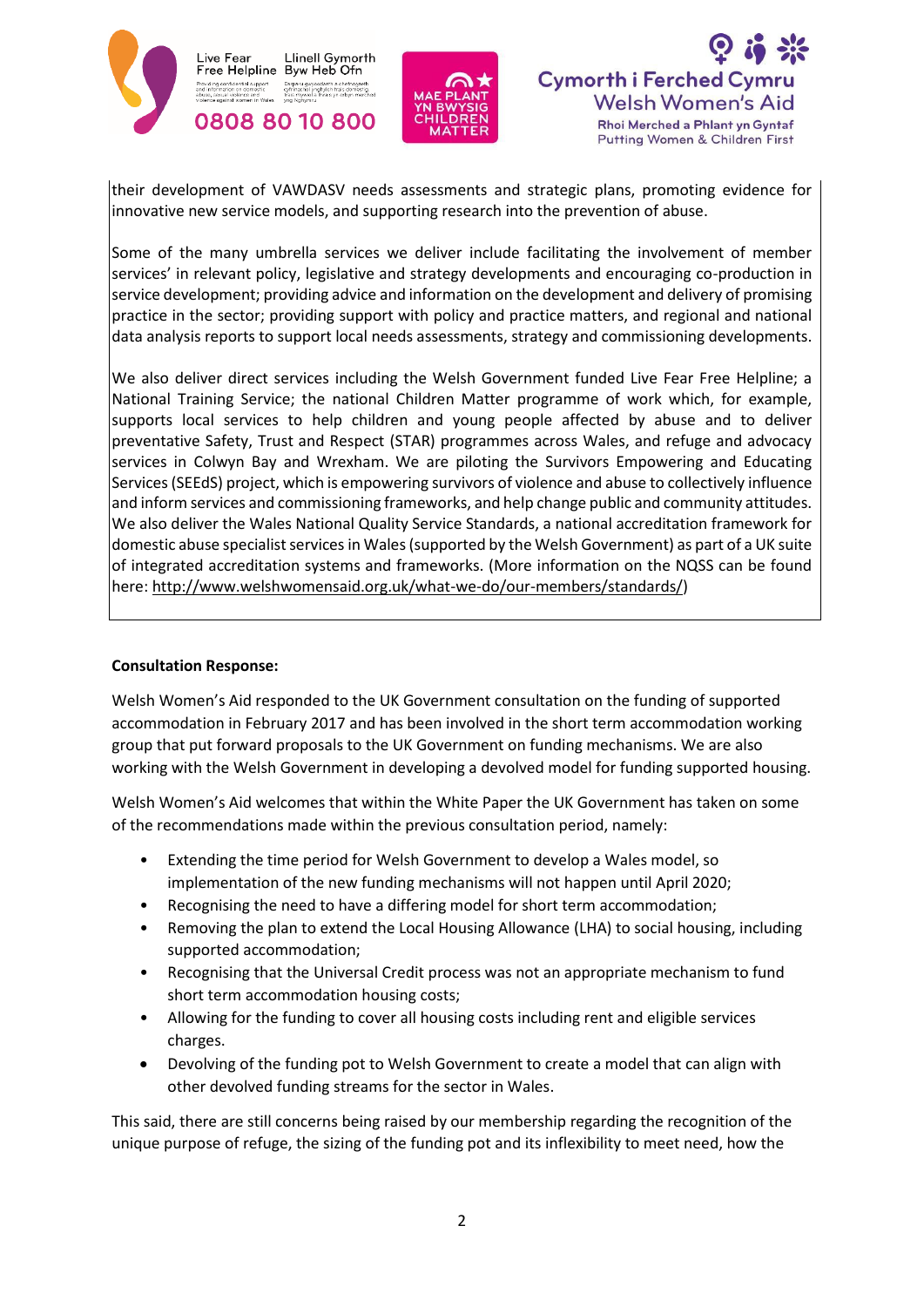





funding will be distributed and the possible knock on effects on the national network of refuges from the proposed model in England.

Our response is restricted to the relevant parts of Section 3 of the consultation for our members as providers of refuge services in Wales and our role within the national network of refuges in the UK. In light of this we have not used the set out consultation questions, instead, focusing on the 6 key points raised by our membership.

#### **1. Definition**

1

The definition proposed is a broad definition encompassing a wide range of short term accommodation. It does not reflect the distinct nature and role of refuge as specialist, gender responsive provision. Recognising the unique purpose of refuge within the definition is highly important if moving towards the commissioning model outlined. Our members have fed back that there is lack of understanding by commissioners of the specialism of refuge services and this has a detrimental impact on commissioning decisions made at local and regional levels. This has had knock on impacts in the level of provision across the national network of refuges.

For this reason, there is a need to reflect refuge provision as defined by Routes to Support<sup>2</sup> (previously UK Refuges Online):

*'A refuge offers accommodation and support which is tied to that accommodation. The*  address will not be publicly available. It will have a set number of places. Residents will *receive a planned programme of therapeutic and practical support from staff and access peer support from other residents. This will include: access to information and advocacy; emotional support; access to specialist support workers (e.g. drugs/alcohol misuse, mental health, sexual abuse); access to recovery work; access to support for children (where needed); practical help; key work & support planning (work around support needs including e.g. parenting, finances and wellbeing); safety planning; and counselling.*' (Routes to Support, 2017)

## **2. Removal of individual benefit entitlement**

Welsh Women's Aid welcomes the removal of the funding for short term accommodation from the Universal Credit process, recognising that the process was not an appropriate mechanism to fund short term accommodation housing costs. Even with the changes to the Universal Credit process set out in the Chancellor's Budget speech in November 2017, the need for this element of funding to come directly to the provider due to the short term nature of the provision remains.

The removal of the funding of refuge via housing benefit, however, represents a significant shift in the funding of refuge provision in the UK that is not recognised within the White Paper. This proposed change will represent a fundamental change to how refuge has been funded. This will have significant impacts on the refuge providers and, therefore, the survivors that access the services.

<sup>&</sup>lt;sup>2</sup> Routes to Support is a web based information system providing up to date information on domestic violence/abuse services. It aims to assist women and children facing domestic violence/abuse to find the right help by enabling front-line services to notify the refuge spaces or other services they have available: https://routestosupport.org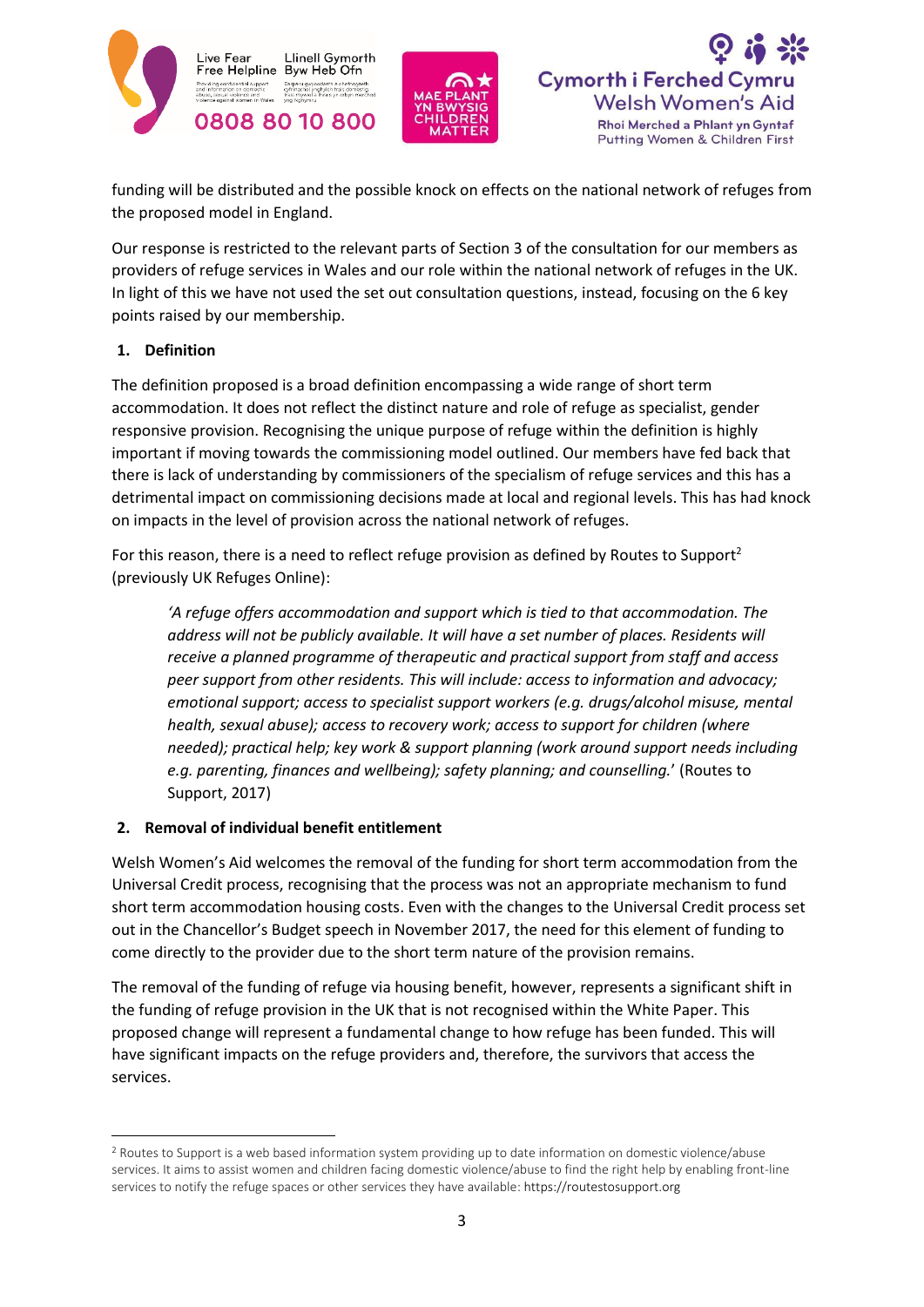

 $\overline{a}$ 





The current system of funding through individual benefit entitlement to housing benefit has offered some funding security to refuge services and ensured that all those eligible for housing benefit are entitled to their housing costs being covered in refuge. There are concerns that this significant change is happening due to reactionary consequences of the implementation of Universal Credit rather than a consideration of the sustainability of a national network to meet the needs of all survivors and their children as a starting point for a new funding mechanism that has refuge provision as its focus.

The current system has allowed for the accommodation cost of refuge for each survivor to be guaranteed to be met if they were eligible for welfare benefits. It has also enabled the pot to be flexible to fluctuations in levels of demand where as other funds have been reduced below levels of demand. Specialist services, in the last year alone, have suffered the loss of 30% of funding from Housing and Homeless prevention grants from local authorities in Wales.<sup>3</sup> Housing benefit covering housing costs has provided critical stability for refuges in the continued challenging funding landscape of competitive commissioning and reductions in other funding streams. The removal of the link to individual benefit entitlements to commissioning through competitive tenders and grants means that this consistency and flexibility in funding need will be lost.

Welsh Women's Aid welcomes any extension of funding to cover women with no housing benefit entitlement being able to access refuge (e.g. EU nationals, students, women in employment) as this is in line with the UK Government's commitment to ensure that "no victim is turned away from accessing critical support services delivered by refuges." It is also critical to recognise that this could represent an unknown increase in demand to a pot that has been fixed prior to opening up access to services. At present, our members have reported that it is not possible to estimate the possible increase this may have on demand. As the pot is to be determined using the current demand levels it is also of concern that the proposals do not outline how any increase in demand may be addressed. Last year 500 survivors in Wales were unable to be supported in refuge because of a lack of service resources or capacity.<sup>4</sup> The turn-away rate highlights that resourcing of specialist services is already not insufficient to meet demand. Any increase in demand without a corresponding match to resources would lead to further survivors not being able to access the life-saving and life-changing provision they need.

The policy statement should also recognise that the removal of funding from individual entitlement to benefits also allows reexamination of the issue of 'no recourse to public funds'. Last year in Wales 78 survivors were referred to refuge-based support in Wales who, because of their insecure immigration status, had 'no recourse to public funds' so their places was unable to be funded.<sup>5</sup> Within the current proposals there will still be an issue with 'no recourse to public funds' as it will still be based on an individual's entitlement to benefits. This undermines the commitment that noone is turned away. In removing the individual entitlement to benefits the UK Government should

<sup>3</sup> Welsh Women's Aid, State of the Sector Report 2017, published December 2017 <http://www.welshwomensaid.org.uk/wp-content/uploads/2017/12/WWA-State-of-the-Sector-2017-ENG.pdf> <sup>4</sup> Welsh Women's Aid, State of the Sector Report 2017, published December 2017

<http://www.welshwomensaid.org.uk/wp-content/uploads/2017/12/WWA-State-of-the-Sector-2017-ENG.pdf> <sup>5</sup> Welsh Women's Aid, 'Summary of 2016/17 Data from Specialist Services in Wales', 2017.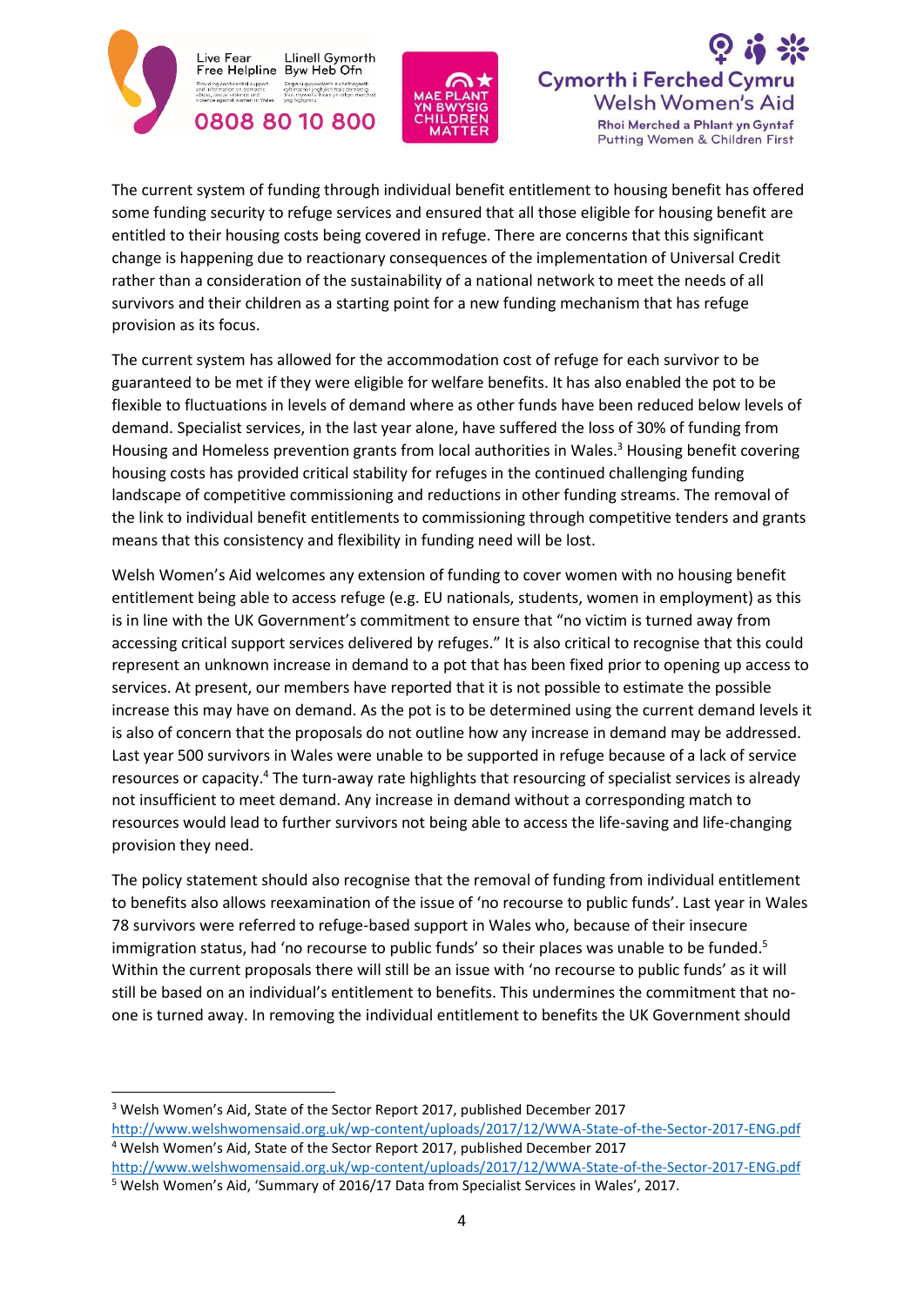





ensure that this allows for all survivors to access refuge, and the funding pot must reflect the demand that this will entail.

#### **3. Sizing of the pot for Wales and future demand**

Welsh Women's Aid members have raised concerns about the level of funding being fixed at a 2020/21 equivalent to that which would otherwise have been available through the welfare system. This does not allow for increases in rent charged by landlords that are passed onto service providers, or for inflationary increases in service charges, for example, in energy costs. It is likely that any increase in costs or reduction in the pot will lead to a reduction in support elements at a time when we are seeing increased support needs of women and children accessing refuge (for example, increasing identification of complex needs and multiple disadvantage).

Further to this, the funding devolved to the Welsh Government must include the administration costs, if there is to be no reduction in the amount of funding going to direct service provision. We are concerned that any funding devolved to the Welsh Government is allocated to be used to fund direct services and is not further reduced in Wales to cover the administration costs of allocating the fund. Therefore additional monies will be needed to support the administration of the fund.

## **4. Ring fencing of the fund being provided to Welsh Government**

The funding should be ring-fenced to provide long term stability. Refuges in Wales are facing further risks to their funding as significant Welsh Government grants are devolved to local areas, losing their ring fencing. This means that the current housing benefit element of funding will be particularly important to refuges in Wales, providing an element of stability when other funding pots are becoming increasingly less stable. There are concerns that the allocation of the funding for supported housing from the previous housing benefit pot in Wales will also go into a local non ringfenced pot. If this is the case, refuges in Wales could have the potential to lose all their funding, not just the support element, leading to significant risks to the future of refuge provision in Wales, and impacting on the network of provision across the UK. It is critical that this element of funding is secured through ring fencing for its current purpose, before being allocated to the Welsh Government, to ensure that the purpose of the funding is protected.

## **5. Impact on national network of provision**

Due to the nature of domestic abuse and the requirement to often arrange refuge support at a safe location away from the survivor's home, Welsh Women's Aid have significant concerns regarding the potential knock-on effects from the impact of the new model of funding in England for the national network of refuge provision in the UK. The proposed model in England to localise the funding of refuges further is likely to have detrimental impacts on the English part on the national UK network of refuge. This will increase demand on services in Wales and limit survivor ability to access refuge provision throughout the UK.

The UK Government has stated it will encourage local authorities to work together closely so that no-one is turned away and they will have to detail provision for groups with no local connection. However, there appears to be no incentive for local authorities to do this. A local commissioning model could detrimentally impact on refuges that cannot work on any local connection basis, often for very tangible reasons of safety for the survivor and any children. There are also concerns about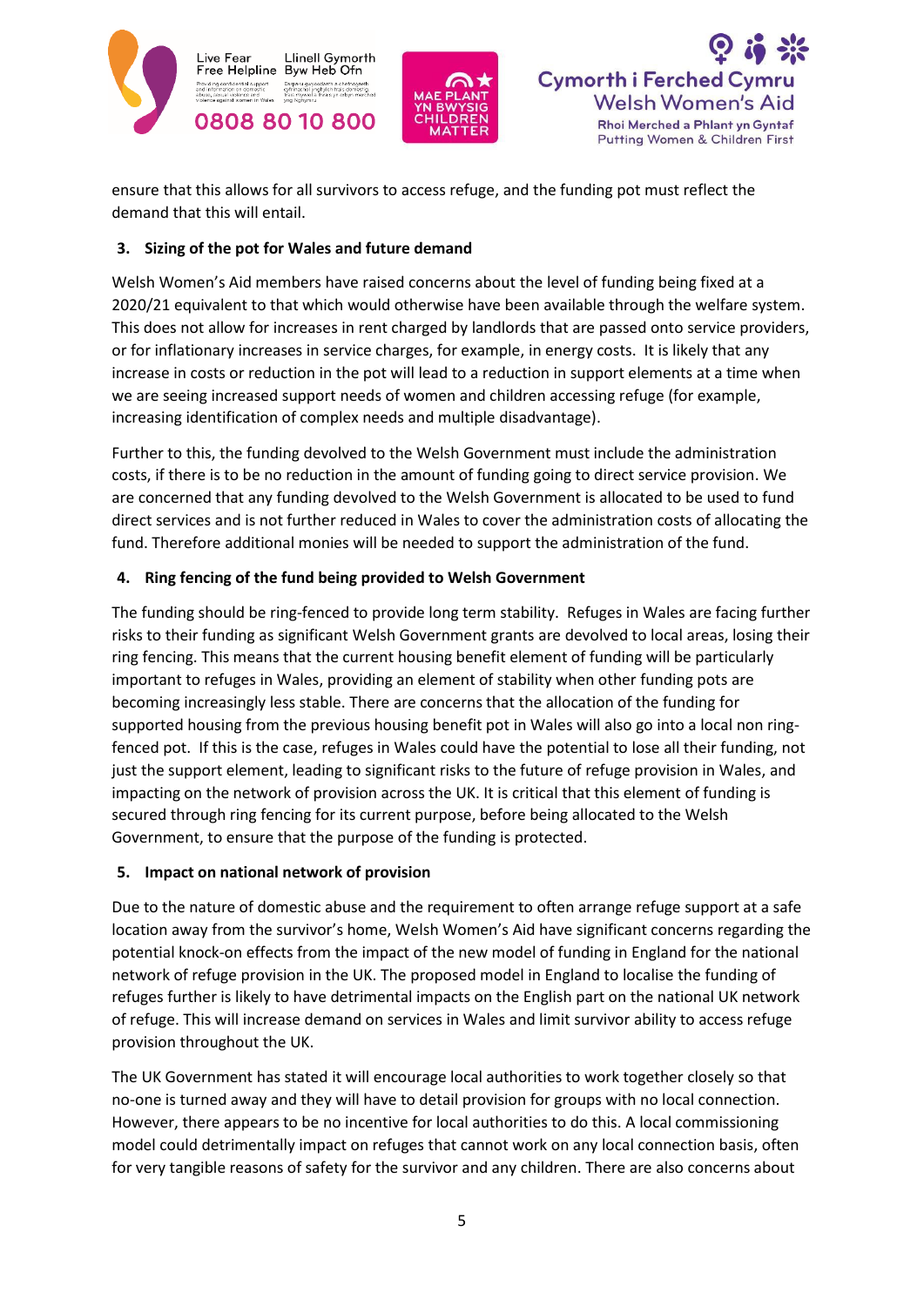





those refuges that are not currently funded at a local level, particularly specialist BME provision, being recognised within local needs assessments and funding mechanisms. Worryingly, we are already seeing commissioners discussing local quotas for accessing refuge, this fails to understand the needs of survivors and their children to access refuge where and when they need it regardless of location.

Further to this, there are significant concerns that the England model, with refuge provision being included within the same pot as other generic provision, risks incentivising generic, 'one-size-fits-all' provision for short term housing services. As outlined above, this fails to recognise the importance of specialist refuge provision to deliver high quality support to survivors and their children and achieve long term positive outcomes.

A framework needs to be in place as part of the model to enable cross-boundary working. Local connection criteria is not appropriate for refuge services. The national network of refuge and moveon provision across the UK is a critical resource for the many survivors that need to travel beyond their local area to escape their abusive partner to ensure the safety of themselves and their children. Any funding model in England needs to acknowledge the potential impact on the network provision across the UK, and the survivors that will access it from elsewhere. It must guarantee that it supports services to operate collectively within a national UK network, both in Wales and across the UK.

Both the UK and the Welsh governments have commitments to support refuge services, and it is essential that this joint commitment is utilised to develop a sustainable funding model, as currently funding comes from a range of devolved and non-devolved sources. The Violence against Women and Girls Strategy 2016-2019, and supporting National Statement of Expectations, sets out the UK Government's clear commitment to provide this form of specialist refuge support and ensure that *'no victim is turned away from accessing critical support services delivered by refuges.'* Similarly, the Welsh Government's National Strategy for Violence against Women, Domestic Abuse and Sexual Violence includes the priority to '*develop a model for sustainable funding for the provision of specialist services.'* To ensure that these objectives are met, a joined-up approach from both governments will be needed so that Welsh refuge services have the same opportunities as other refuges in the national network to access sustainable long-term funding.

#### **6. Timeframe**

Welsh Women's Aid welcomes the extension to the timing for the roll-out of these proposals. This fundamental change needs to be developed within a realistic timescale and should not be confined by the plans for the roll out of Universal Credit. Similarly, such a significant change should be piloted and tested to ensure that it works effectively, this could include a staggered implementation across areas to allow for any issues to be addressed before it impacts provision across all areas.

Welsh Women's Aid would like to thank the Department for Work and Pensions and the Department for Communities and Local Government for the opportunity to comment on this important consultation and we look forward to working together in the future.

> Any comments or questions regarding our response can be directed to: **Gwendolyn Sterk, Public Affairs Manager**